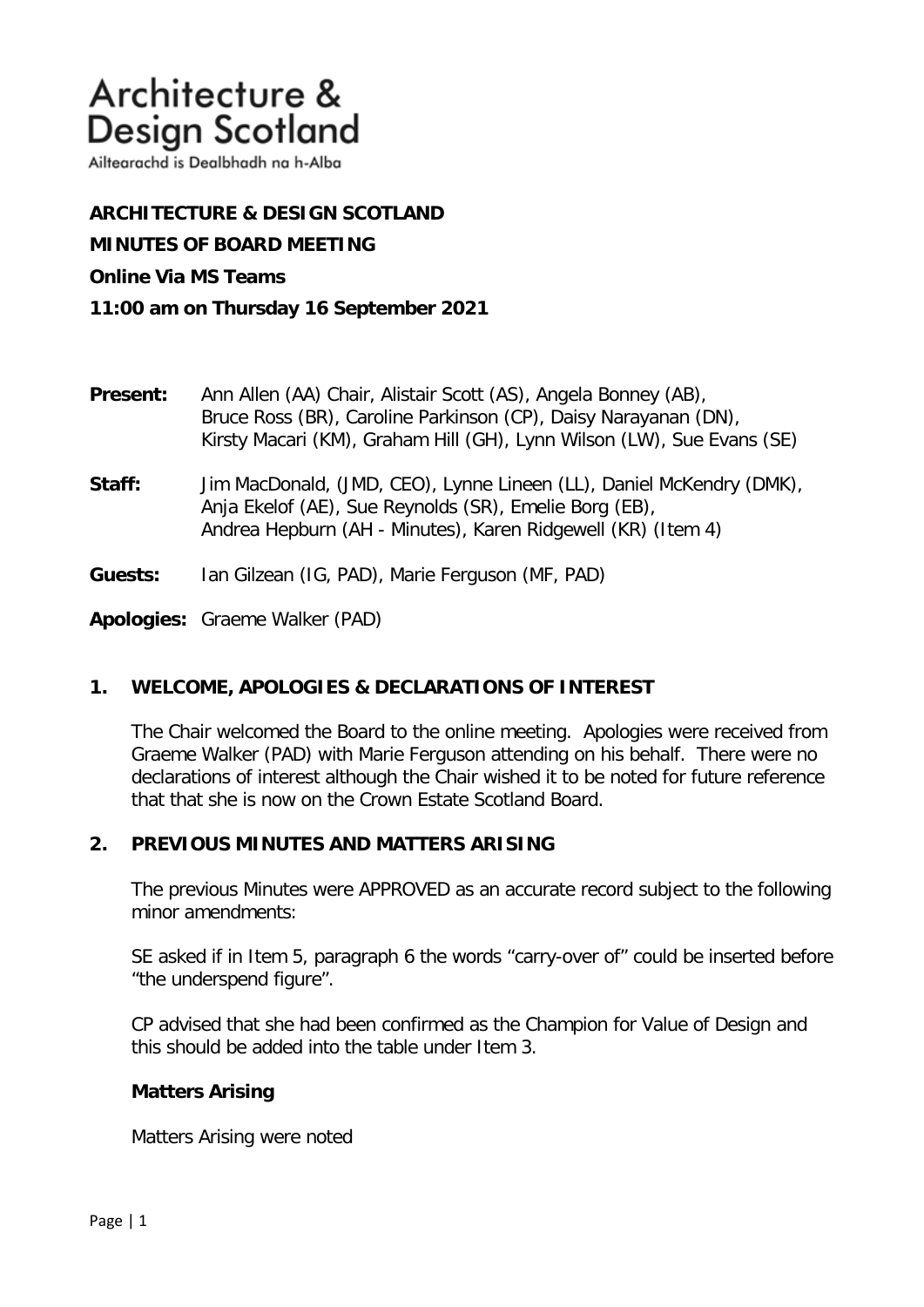# **3. 2017-21 STRATEGY EVALUATION REPORT**

JMD advised that we looked at an initial overview focusing on the delivery of work in a previous meeting and this paper is a further report reflecting on the lessons learned from the Strategy period to March 2021. There was a lot of learning in relation to the shift from outputs to outcomes. We did not get as far as hoped but the last four years provided a clearer understanding on the way we need to work to report on our outcomes.

Discussion took place and it was agreed that it was a good paper that the Board found useful. Questions were asked around LAUDF and how the evidence from it feeds in. It was noted that The Reflections in Learning section was interesting and the collaboration with other organisations around Tests of Change was also welcomed and we should look at developing these relationships.

Audit Committee are driving forward the reporting aspects of the current Strategy and Corporate plan and the learning is being applied across all Teams and sets the context for future Board reporting.

There are a number of areas we want to explore and it should be easy to provide the information if projects are set up in a certain way. We may also want to pick up collaboration with other organisations when we are looking at our stakeholders and how they can help us. We may wish to look at how other organisations measure their outcomes and reporting to see how we can capture our learning.

The paper was NOTED and was complimented on the quality of the content.

# **4. CLIMATE ACTION TOWNS UPDATE**

KR joined the meeting and gave a presentation on Designing for a Changing Climate: Carbon Conscious Places along with an update on the status of the projects the Climate Action Towns Team are currently working on.

The presentation was well received and the Board noted there was a huge amount of work done to date and the Team were commended for the work they have undertaken to date and looked forward to future progress.

# **5. AUDIT COMMITTEE CHAIR'S REPORT**

The Audit Committee report and draft previous meeting minutes were tabled. SE advised there would soon be a new format reporting against finance, activity and risk - it is currently reported under three sections – and we would see the benefits of this means of reporting at future meetings. SE also pointed out that Audit had a lengthy discussion around the paper as we've gone from 20 odd projects last year to 69 this year.

The Report was NOTED and the Committee thanked for the work they do.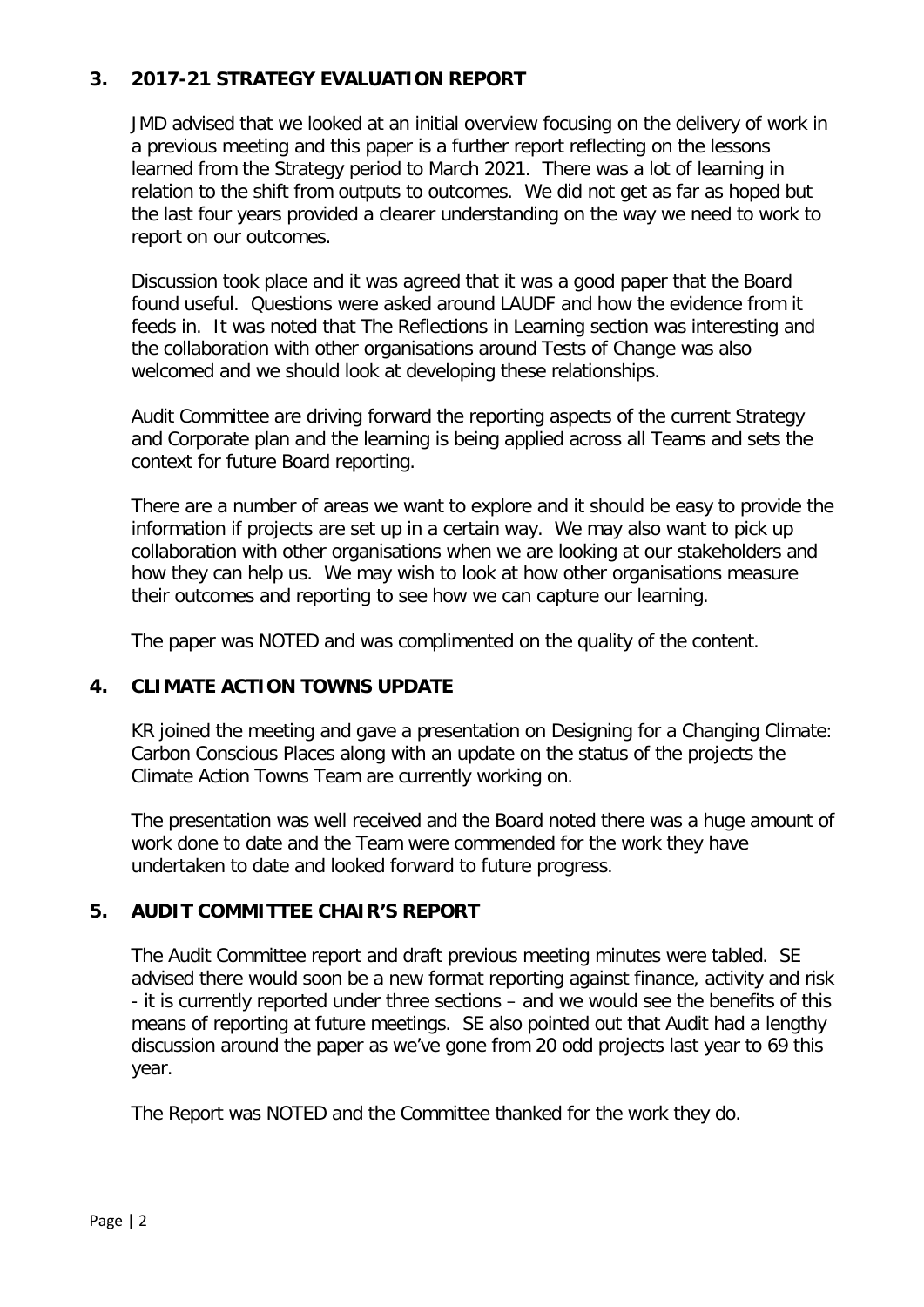# **6. ANY OTHER BUSINESS**

## Accommodation Update

SR provided an update on the accommodation. SG advice is still to work from home where possible but Bakehouse Close re-opened on 30 August although to date uptake on desk space has been slow. After vacating the Lighthouse we have taken space in Clockwise's Hub in Glasgow with six desks and flexible break-out space. This is a trial until 31 December and is working well to date.

## October Board

JMD advised that the Agenda for October's meeting has been firmed up for the V&A on Wednesday 13 October – it has also been confirmed that Tom Arthur MSP will be in attendance. The business part of the Meeting will focus on stakeholders and a discussion on the concept of a shadow Board, along with meeting the Minister and a tour of the What if ….. Scotland exhibition.

It was requested that the Risk Assessments for this face to face meeting are shared.

## Feedback on Meetings – Mr Arthur & Ms Gilruth

 JMD updated on recent meetings with Jenny Gilruth MSP, at the What if … Scotland exhibition at the V&A which is to be followed up with a further meeting with her. There was also a positive meeting with Tom Arthur MSP, who will be attending the October Board. It was also noted that JMD and AA have a meeting scheduled for next week with the Deputy first Minister, John Swinney MSP. A meeting is also arranged with the Interim Chief Planner.

### Programme for Government

 JMD updated that the Programme for Government was published last week. Most of it is seen as positive in relation to what we do along with things that have been introduced that go beyond what we are planning. A briefing was issued this morning on this.

### Spending Review 2021

 JMD updated that the process of planning for the Spending Review has begun and we are in discussion with PAD and working on various scenarios in readiness for an expected announcement in December.

### Materials Library

LL updated that the Materials Library has moved from the Lighthouse to City of Glasgow college which is a more accessible location. It is currently only accessible by their students but we are in discussions on opening it up safely to other users.